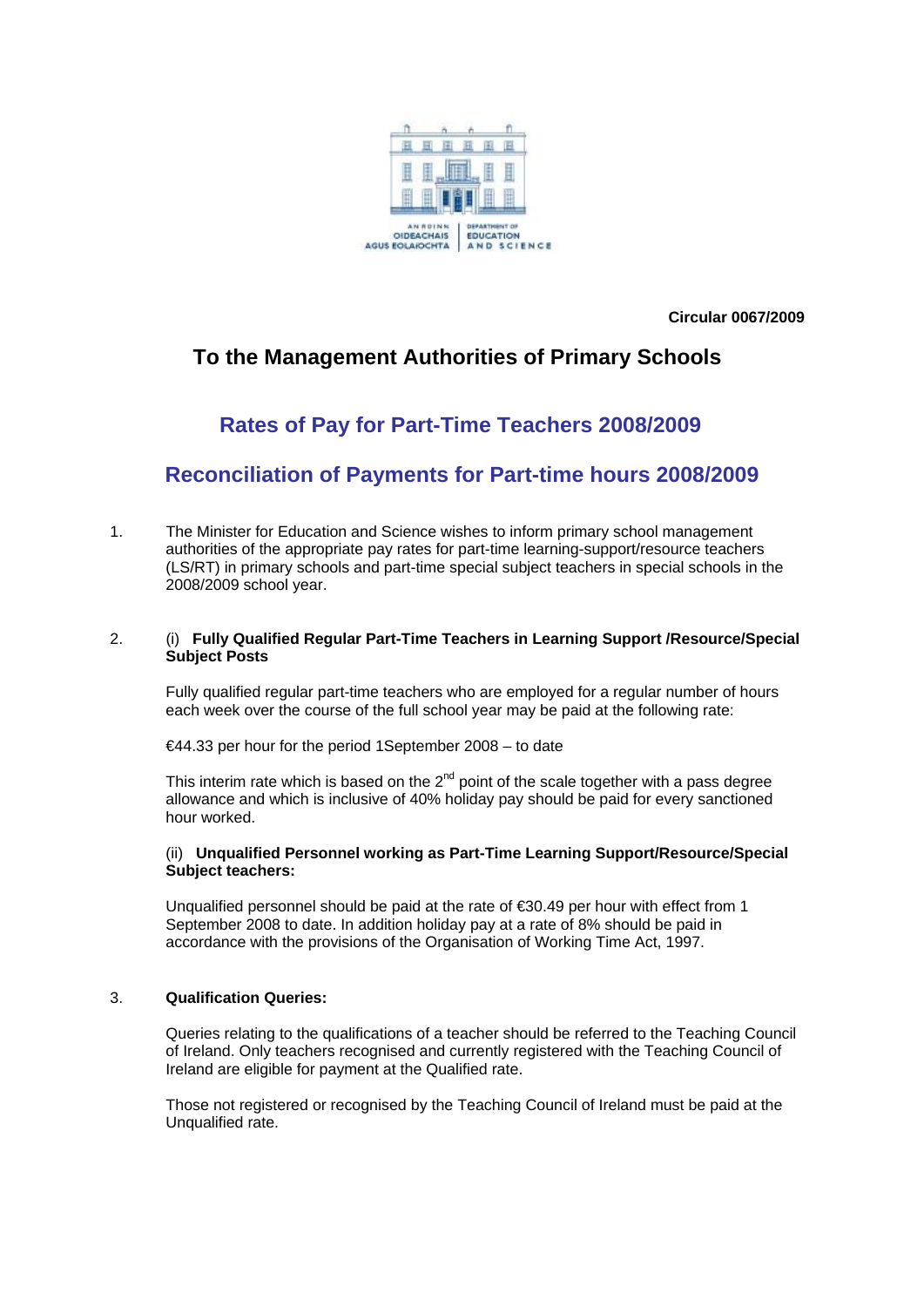## <span id="page-1-0"></span>4. **Payment during Holiday Periods (Summer Holidays etc.):**

In the event that a part-time teacher may be entitled to claim benefits from the Department of Social and Family Affairs during the holiday periods the Board of Management will be required to supply a letter to the local office of the Department of Social and Family Affairs outlining some/all of the following information - the number of hours the teacher worked in a particular period; the number of days worked in that period and the percentage of holiday pay included in the hourly rate paid to that teacher. If the teacher is on the qualified rate please emphasise that this is inclusive of 40% holiday pay. Any queries regarding this matter should be referred to your Social & Family Affairs Local Office.

- 5. The Department issued the initial part-time teacher grant for the 2008/09 school year to primary schools in respect of their part- time learning-support/resource/special subject teachers in November 2008. This was paid out to all relevant schools at the rate appropriate for the period September-December 2008 (16 weeks). The second grant issued in February 2009 for the period January-June 2009 (21 weeks). Schools that did not receive either/both of the above grants and were due them will receive any outstanding arrears during the reconciliation process [\(see section 7 below](#page-1-0)).
- 6. Any schools that have received the initial and/or second grant payment in respect of parttime hours that are either unfilled or are no longer required must return the relevant amount by cheque or payable order made payable to The Accountant, Department of Education & Science, Cornamaddy, Athlone, Co.Westmeath. Refunds must be received in the Department no later than 1 March, 2010. Failure to submit refunds will result in the overpayment being offset against any future payments from this Department.

## 7. **Reconciliation Process 2008/2009:**

Outstanding payments to schools for the 2008/2009 school year will only be made on receipt of a fully completed reconciliation form (08/09 Recon:, attached).

#### **Please state clearly on Form attached (08/09 Recon:) the total amount of grants received for 2008/09 and the total amount of salary paid by the school including Employer's PRSI in respect of each part-time teacher employed.**

The 2008/2009 Reconciliation cannot be processed until all previous reconciliations have been submitted.

### 8. **Payroll service for Part-time teachers:**

The grant system for the payment of Part-time Learning Support/Resource and Language Support teachers ceased on 31 August, 2009 and such teachers were integrated on to the payroll operated by the Department with effect from 1 September, 2009.

9. Management authorities are requested to bring the details outlined in this circular to the attention of part-time teachers employed in the school.

Please note that queries regarding the Circular may be E-Mailed to: [lsrt@education.gov.ie](mailto:lsrt@education.gov.ie)

 Hubert Loftus Principal Officer **Teacher Allocations** November 2009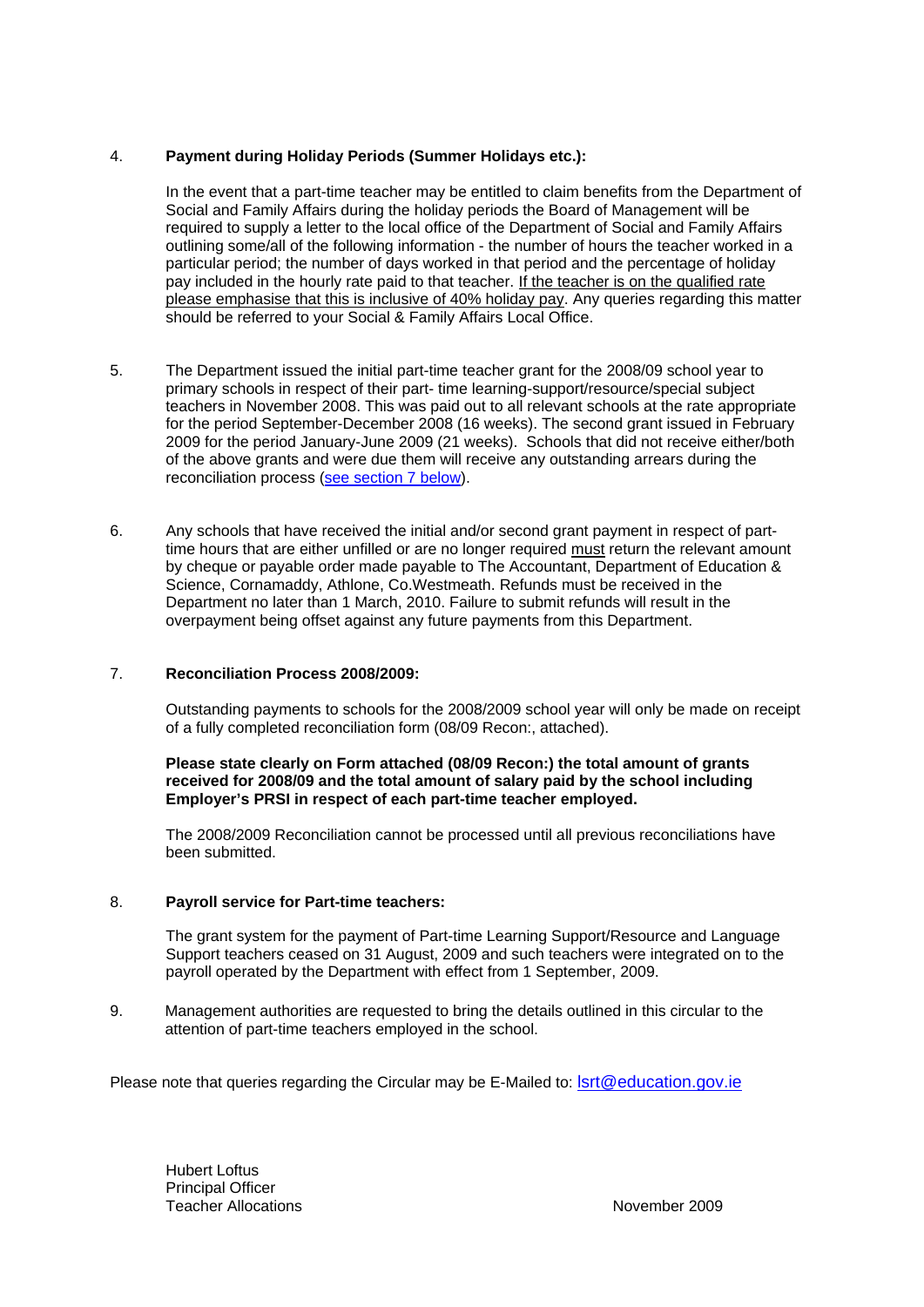08/09 Recon:

## **RECONCILIATION OF PAYMENTS FOR PART-TIME HOURS 2008/2009 YEAR**

| Roll No: ________________________________                                                            |  |  |  |
|------------------------------------------------------------------------------------------------------|--|--|--|
| School Tel. No. _______________________                                                              |  |  |  |
|                                                                                                      |  |  |  |
| Learning Support/Resource/Special Subject (Please delete as appropriate)                             |  |  |  |
|                                                                                                      |  |  |  |
|                                                                                                      |  |  |  |
| If qualified please supply Teaching Council of Ireland Registration No: ____________________________ |  |  |  |
| Please attach copy of Teacher's Confirmation of Registration ____________________                    |  |  |  |
|                                                                                                      |  |  |  |

### Please complete the table overleaf in respect of each of the 37 weeks in the standardised school year.

Payment for Public Holidays for those entitled is at the rate of one fifth of normal weekly hours (i.e. if a teacher is sanctioned to work 10 hours per week, then the total hours due for the public holiday is 2 hours). Under legislation, a part-time worker must have worked at least a total of 40 hours in the 5 weeks immediately before the public holiday in order to qualify. The eight public holidays are as follows: *1st of January; St. Patrick's Day; Easter Monday; first Monday in May; first Monday in June, last Monday in October; Christmas Day; St. Stephen's Day*. Please insert the number of public holidays paid in the box provided overleaf (i.e. 1 in October, 2 in December and so forth).

**The hourly rates of pay for 2008/2009 are as follows:** 

| <b>Qualified teacher- Hourly rate:</b> | 01/09/08- to date | 644.33 |                    |
|----------------------------------------|-------------------|--------|--------------------|
| Unqualified personnel - Hourly rate:   | 01/09/08- to date |        | <del>⊆</del> 30.49 |

*Please note that the qualified pay rates are inclusive of holiday pay.*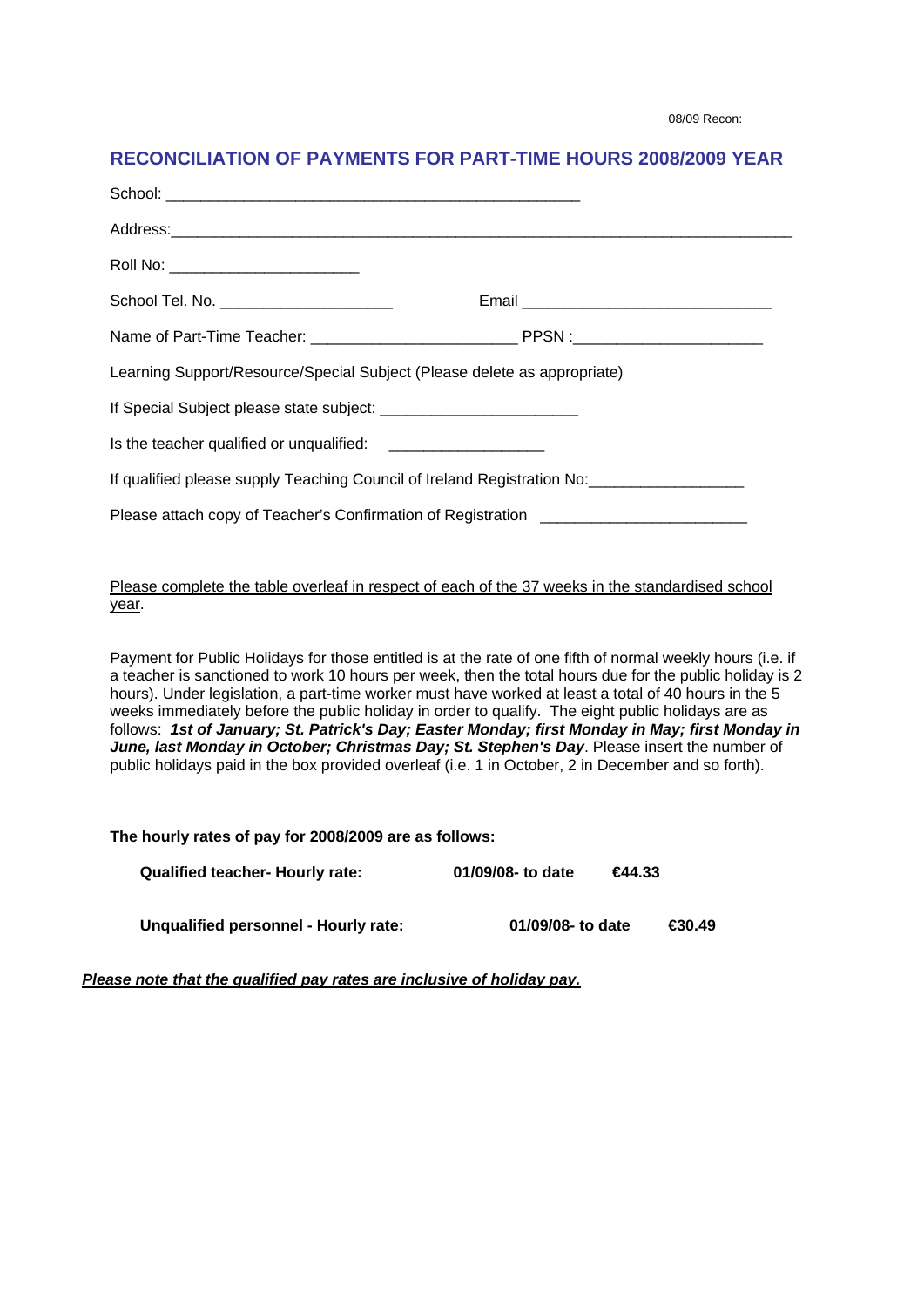## **Number of hours Sanctioned per week: Term 1\_\_\_\_\_\_\_ Term 2:\_\_\_\_\_\_ Term 3:\_\_\_\_\_\_\_**

| G.A. - General<br>L.I. - Low incidence hours allocated by SENO |                        |       |      |                |                           |                        |
|----------------------------------------------------------------|------------------------|-------|------|----------------|---------------------------|------------------------|
|                                                                |                        |       |      | <b>Special</b> |                           |                        |
| Week                                                           |                        | G. A. | L.I. | Subjects       | <b>Total hours worked</b> | No. of public holidays |
| no.                                                            | Date of week-ending    |       |      |                |                           | claimed                |
| $\mathbf{1}$                                                   |                        |       |      |                |                           |                        |
| $\overline{2}$                                                 |                        |       |      |                |                           |                        |
| $\mathbf{3}$                                                   |                        |       |      |                |                           |                        |
| $\overline{4}$                                                 |                        |       |      |                |                           |                        |
|                                                                | September totals       |       |      |                |                           |                        |
| 5                                                              |                        |       |      |                |                           |                        |
| 6                                                              |                        |       |      |                |                           |                        |
| $\overline{7}$                                                 |                        |       |      |                |                           |                        |
| $\bf 8$                                                        |                        |       |      |                |                           |                        |
|                                                                | October totals         |       |      |                |                           |                        |
| $\boldsymbol{9}$                                               |                        |       |      |                |                           |                        |
| $10$                                                           |                        |       |      |                |                           |                        |
| 11                                                             |                        |       |      |                |                           |                        |
| 12                                                             |                        |       |      |                |                           |                        |
|                                                                | November totals        |       |      |                |                           |                        |
| 13                                                             |                        |       |      |                |                           |                        |
| 14                                                             |                        |       |      |                |                           |                        |
| 15                                                             |                        |       |      |                |                           |                        |
|                                                                | December totals        |       |      |                |                           |                        |
| $16\,$                                                         |                        |       |      |                |                           |                        |
| $17$                                                           |                        |       |      |                |                           |                        |
| 18                                                             |                        |       |      |                |                           |                        |
|                                                                | January totals         |       |      |                |                           |                        |
| 19                                                             |                        |       |      |                |                           |                        |
|                                                                |                        |       |      |                |                           |                        |
| $20\,$                                                         |                        |       |      |                |                           |                        |
| 21                                                             |                        |       |      |                |                           |                        |
| 22                                                             |                        |       |      |                |                           |                        |
|                                                                | <b>February totals</b> |       |      |                |                           |                        |
| 23                                                             |                        |       |      |                |                           |                        |
| 24                                                             |                        |       |      |                |                           |                        |
| 25                                                             |                        |       |      |                |                           |                        |
| $26\,$                                                         |                        |       |      |                |                           |                        |
|                                                                | <b>March totals</b>    |       |      |                |                           |                        |
| $27\,$                                                         |                        |       |      |                |                           |                        |
| 28                                                             |                        |       |      |                |                           |                        |
|                                                                | <b>April totals</b>    |       |      |                |                           |                        |
| 29                                                             |                        |       |      |                |                           |                        |
| $30\,$                                                         |                        |       |      |                |                           |                        |
| 31                                                             |                        |       |      |                |                           |                        |
| 32                                                             |                        |       |      |                |                           |                        |
| 33                                                             |                        |       |      |                |                           |                        |
|                                                                | <b>May totals</b>      |       |      |                |                           |                        |
| 34                                                             |                        |       |      |                |                           |                        |
| 35                                                             |                        |       |      |                |                           |                        |
| 36                                                             |                        |       |      |                |                           |                        |
| $37\,$                                                         |                        |       |      |                |                           |                        |
|                                                                | June totals            |       |      |                |                           |                        |
|                                                                | Total hours 2008/09    |       |      |                |                           |                        |